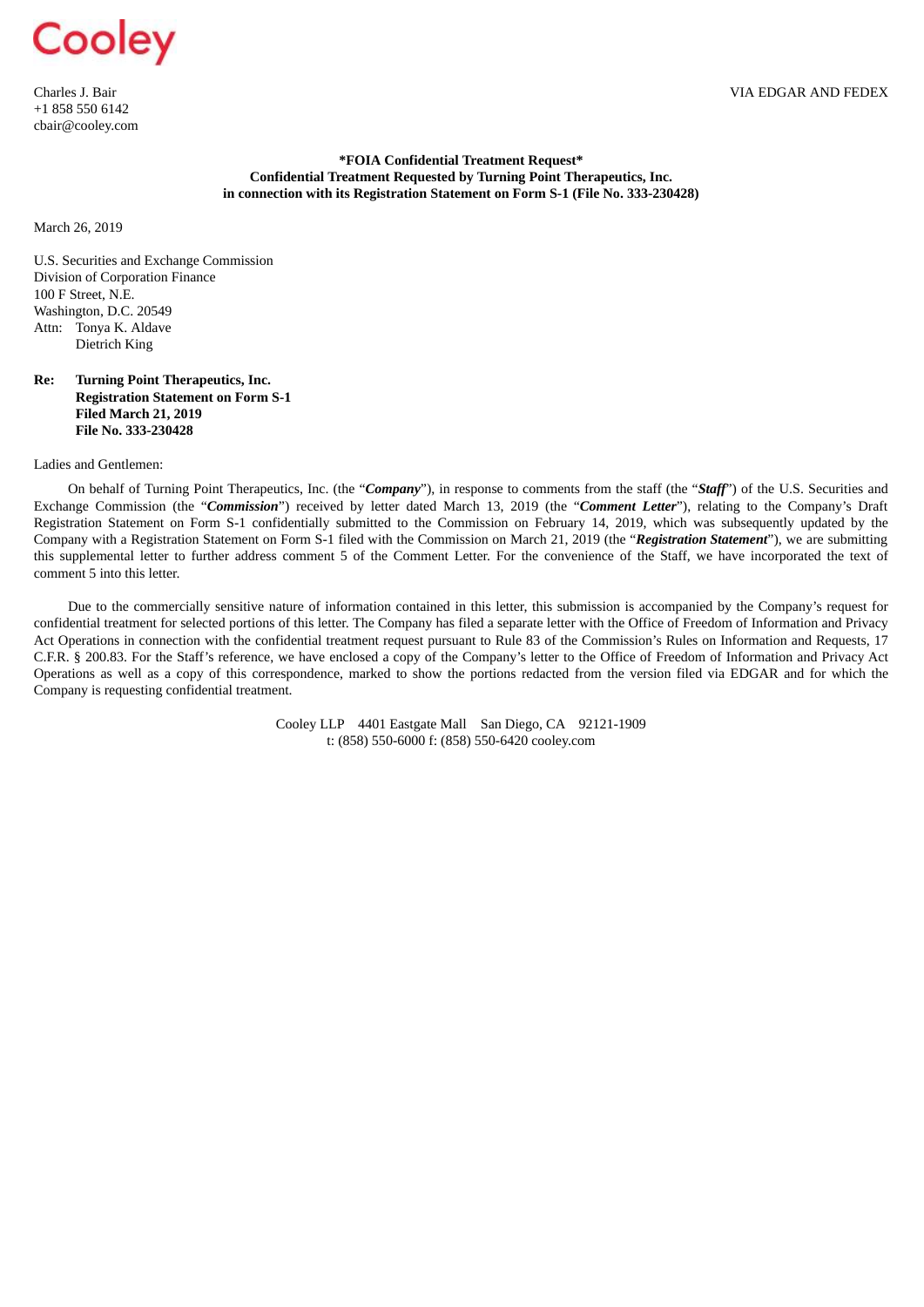U.S. Securities and Exchange Commission March 26, 2019 Page Two

### **Staff Comment and Response**

Management's Discussion and Analysis of Financial Condition and Results of Operations Critical Accounting Policies and Significant Judgments and Estimates Determination of the Fair Value of Common Stock, page 85

5. Once you have an estimated offering price or range, please explain to us the reasons for any differences between the recent valuations of your common shares leading up to the initial public offer and the estimated offering price. This information will help facilitate our review of your *accounting for equity issuances including stock compensation.*

#### **Response:**

### *Preliminary Price Range*

The Company advises the Staff that the Company currently expects a price range of approximately \$[\*\*\*] to \$[\*\*\*] per share of Common Stock (the "*Preliminary Price Range*") for its initial public offering ("*IPO*"), which Preliminary Price Range does not reflect the impact of any reverse stock split of the Common Stock that may be effected prior to the effectiveness of the Registration Statement ("*Reverse Stock Split*"). This Preliminary Price Range implies a pre-money valuation range for the Company of  $[$ \*\*\*] million to  $[$ \*\*\*] million.

The Preliminary Price Range is based in part upon the Company's prospects, prospects for the biopharmaceutical industry, the general condition of the securities markets and the recent market prices of, and the demand for, publicly traded shares of generally comparable companies in the biopharmaceutical industry, as well as input received from Goldman Sachs & Co. LLC and SVB Leerink LLC, the lead underwriters for the Company's IPO (the "*Representatives*"). The Company notes that, as is typical in IPOs, the Preliminary Price Range for the Company's IPO was not derived using a formal determination of fair value, but was determined by discussions between the Company and the Representatives based on the assessment of the foregoing factors.

The Company will include a narrower bona fide price range of the Common Stock, which the Company expects to be a two-dollar range within the Preliminary Price Range, as well as the terms of the Reverse Stock Split, in an amendment to the Registration Statement that will be filed prior to the commencement of the Company's road show. However, the parameters of the bona fide price range will be subject to then-current market conditions, continuing discussions with the Representatives and material business developments impacting the Company, and due to the volatility in the securities markets, in particular the volatility experienced in the market by recent IPO issuers, there is a possibility that the bona fide price range for the IPO may fall outside of the Preliminary Price Range. In any event, the Company confirms to the Staff that the bona fide price range will comply with Item 501(b) (3) of Regulation S-K and C&DI 134.04.

### *Common Stock Valuation Methodologies*

As there has been no public market for the Common Stock to date, the estimated fair value of Common Stock for purposes of granting equity awards has been determined by the Company's board of directors (the "*Board*"), as of the date of each option grant, with input from management, considering the Company's (i) most recent arm's-length sales of its convertible preferred stock and (ii) most recent third-party valuation of its Common Stock, as well as the Board's assessment of additional objective and

### **CERTAIN CONFIDENTIAL INFORMATION CONTAINED IN THIS DOCUMENT, MARKED BY BRACKETED ASTERISKS, HAS BEEN OMITTED AND FILED SEPARATELY WITH THE COMMISSION PURSUANT TO 17 CFR §200.83**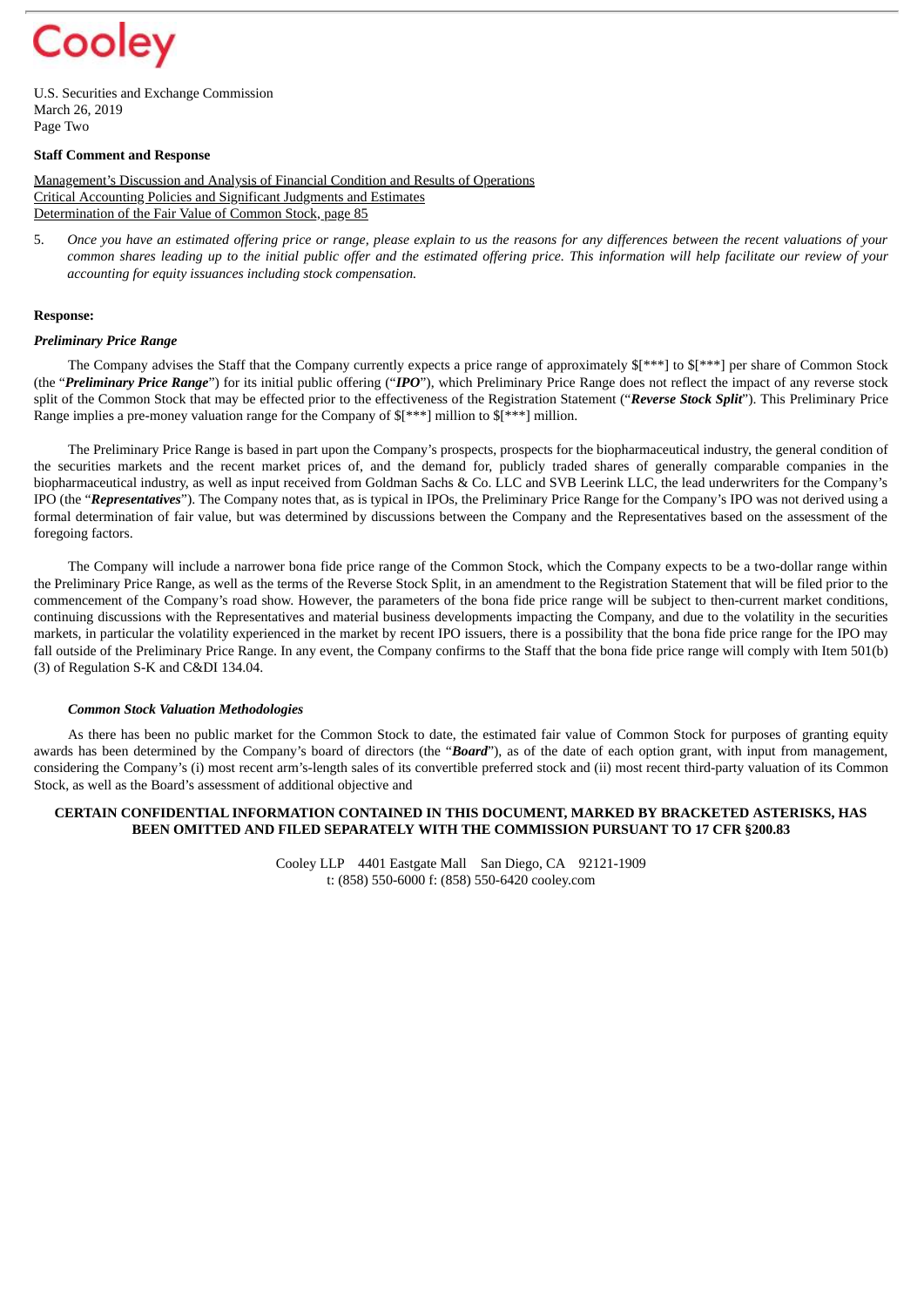U.S. Securities and Exchange Commission March 26, 2019 Page Three

subjective factors that the Board believed were relevant and which may have changed from the date of the most recent third-party valuation through the date of the grant. The Board considered various objective and subjective factors to determine the estimated fair value of the Common Stock as of each grant date, including:

- the prices at which the Company sold shares of its convertible preferred stock in 2017 and 2018, as the case may be, and the superior rights and preferences of the convertible preferred stock relative to the Common Stock at the time of each Common Stock option grant;
- the progress of the Company's research and development programs, including the status and results of the Company's clinical trial for its lead drug candidate, repotrectinib (TPX-0005), and other potential drug candidates;
- the Company's stage of development and its business strategy;
- external market conditions affecting the healthcare industry in general, and the biopharmaceutical industry in particular, and trends within such industries;
- the Company's financial position, including cash and cash equivalents on hand, and its historical and forecasted performance and operating results;
- the lack of an active public market for the Common Stock and convertible preferred stock;
- the likelihood of achieving a liquidity event, such as an IPO, in light of prevailing market conditions;
- the Company's IPO timeline and related activities; and
- the analysis of IPOs and the market performance of similar companies in the healthcare and biopharmaceutical industries.

The third-party valuations of the Common Stock that the Board considered in making its determinations were prepared in accordance with the American Institute of Certified Public Accountants Accounting and Valuation Guide*, Valuation of Privately-Held-Company Equity Securities Issued as Compensation* (the "*Practice Guide*"), which prescribes several valuation approaches for determining the value of an enterprise, such as the cost, market and income approaches, and various methodologies for allocating the value of an enterprise to its capital structure and specifically the common stock.

In accordance with the Practice Guide, the Company considered the following methods for allocating the enterprise value across its classes and series of capital stock to determine the estimated fair value of its Common Stock at each valuation date.

• *Option Pricing Method ("***OPM***").* The OPM estimates the value of the common equity of the Company. The OPM treats the rights of the holders of common stock as equivalent to that of call options on any value of the enterprise above certain break points of value based upon the liquidation preferences of the holders of the Company's convertible preferred stock, as well as their rights to participation, and the stock prices of the outstanding options. Thus, the value of the common stock can be determined by estimating the value of its portion of each of these

### **CERTAIN CONFIDENTIAL INFORMATION CONTAINED IN THIS DOCUMENT, MARKED BY BRACKETED ASTERISKS, HAS BEEN OMITTED AND FILED SEPARATELY WITH THE COMMISSION PURSUANT TO 17 CFR §200.83**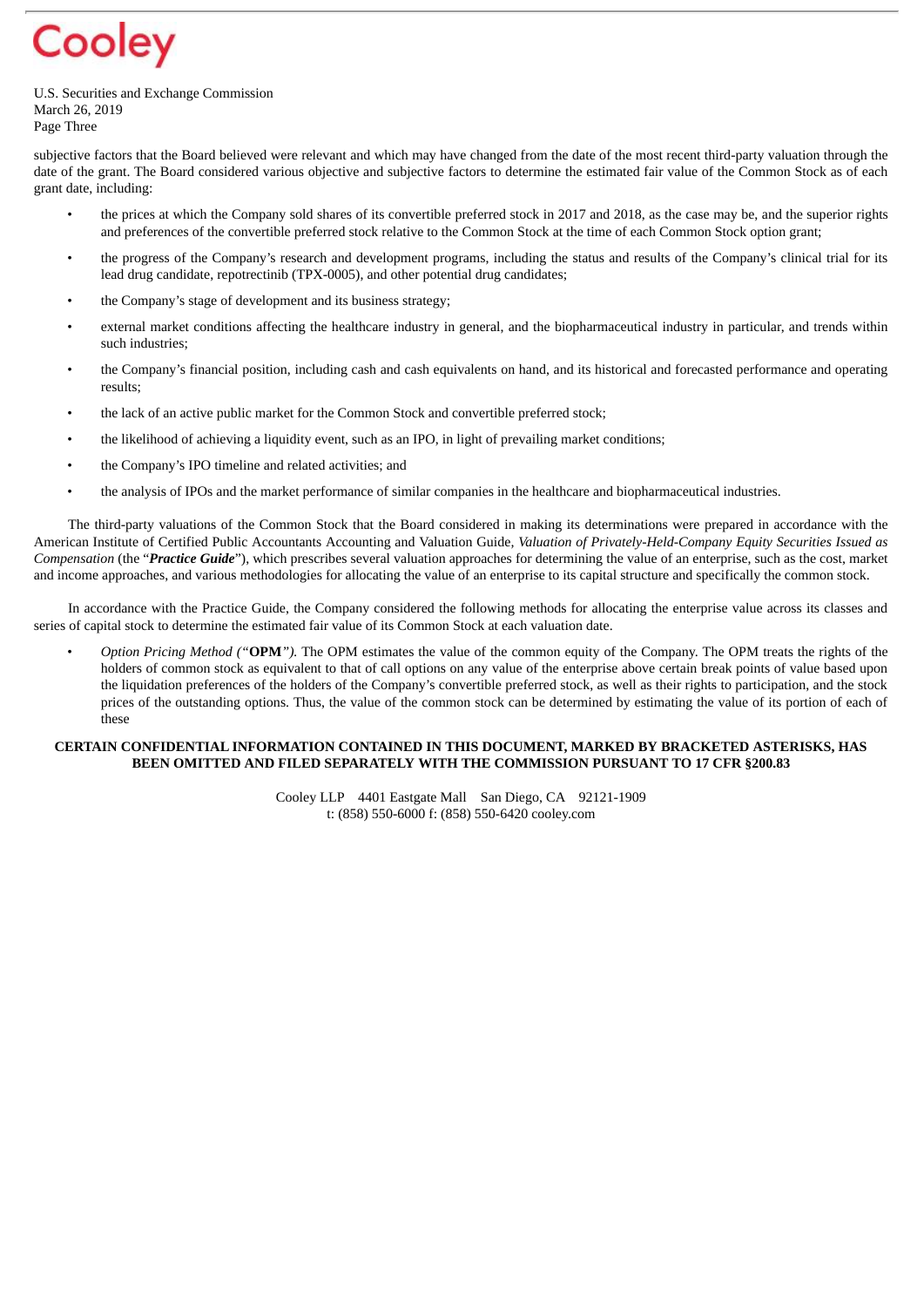U.S. Securities and Exchange Commission March 26, 2019 Page Four

- call option rights. Under this method, the common stock has value only if the funds available for distribution to stockholders exceed the value of the liquidation preference at the time of a liquidity event, such as a merger or sale. Given the common stock represents a non-marketable equity interest in a private enterprise, an adjustment to the preliminary value estimates had to be made to account for the lack of liquidity that a stockholder experiences. This adjustment is commonly referred to as a discount for lack of marketability ("*DLOM*").
- *Probability-Weighted Expected Return Method ("***PWERM***").* The PWERM is a scenario-based analysis that estimates the value per share based on the probability-weighted present value of expected future investment returns, considering each of the possible outcomes considered by the Company, as well as the economic and control rights of each share class.
- *Hybrid Method*. The hybrid method is a weighted-average method that combines both OPM and PWERM. Weighting allocations are assigned to the OPM and PWERM methods factoring in possible future liquidity events.

In order for the Board to determine the estimated fair value of the Common Stock, the OPM methodology was utilized for the independent thirdparty valuations of the Common Stock as of December 31, 2017 (the *"December 2017 Valuation*") and June 30, 2018 (the "*June 2018 Valuation*") discussed below, and the Hybrid Method was utilized for the independent third-party valuation of the Common Stock as of November 30, 2018 (the "*November 2018 Valuation*") discussed below, because the Company had better visibility into the timing of a potential IPO. Equity value for the IPO scenario utilized in the November 2018 Valuation was weighted based on a probability of the IPO. In the IPO scenario discussed below, the Company assumed that all outstanding shares of the Company's convertible preferred stock would be converted into shares of Common Stock.

At each grant date, the Board evaluated any recent events and their potential impact on the estimated fair value per share of the Common Stock. For grants of stock awards made on dates for which there was no contemporaneous independent third-party valuation, the Board determined the estimated fair value of the Common Stock on the date of grant taking into consideration the immediately preceding valuation report as well as other pertinent information available to it at the time of the grant. In connection with valuations prior to November 30, 2018, the Company considered the most recent arm's length convertible preferred stock financings prior to the issuance of any option grants, as the basis for the value of its Common Stock at the date of the option grant. On or after November 30, 2018, the valuation methodology changed to the use of a Hybrid Method incorporating the OPM (utilizing the backsolve method) and PWERM methodologies, as the Company had obtained better visibility into the near-term timing of a potential IPO, but still considered the uncertainty around the Company's value should an IPO not occur. The Hybrid Method is commonly used in these situations and is consistent with guidance from the Practice Guide.

### *Common Stock Valuations and Stock Option Grants*

During the past 12 months, the Company has granted stock options as follows:

### **CERTAIN CONFIDENTIAL INFORMATION CONTAINED IN THIS DOCUMENT, MARKED BY BRACKETED ASTERISKS, HAS BEEN OMITTED AND FILED SEPARATELY WITH THE COMMISSION PURSUANT TO 17 CFR §200.83**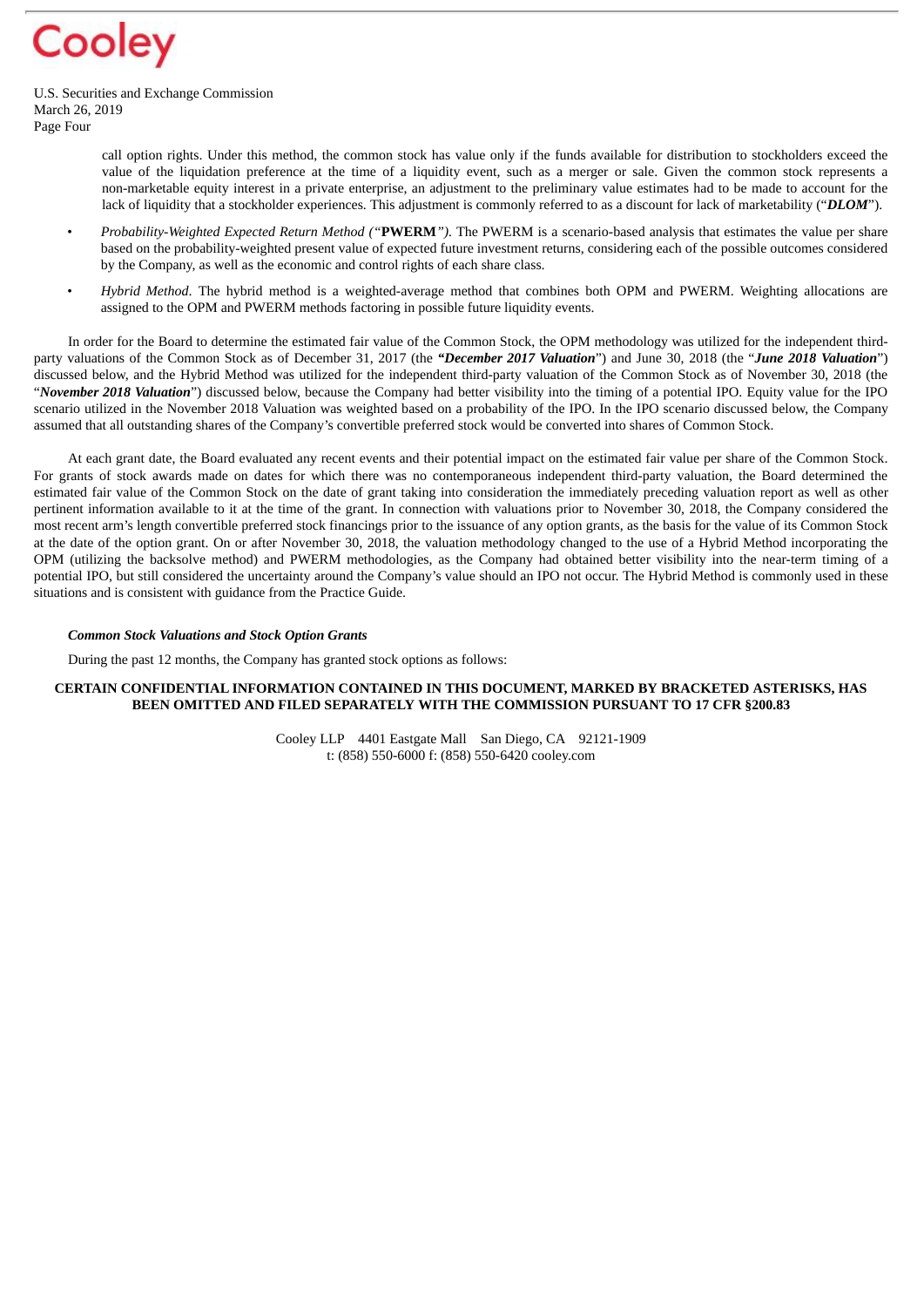U.S. Securities and Exchange Commission March 26, 2019 Page Five

| Date of Grant                    | <b>Numbers of Shares</b><br><b>Subject to Options</b><br>Granted | <b>Exercise Price</b><br>Per Share of<br>Common Stock |       | <b>Value Per</b><br>Share of<br>Common<br><b>Stock at Grant</b><br>Date |        |
|----------------------------------|------------------------------------------------------------------|-------------------------------------------------------|-------|-------------------------------------------------------------------------|--------|
| March 9 – June 25, 2018          | [***]                                                            |                                                       | [***] | \$                                                                      | [***]1 |
| November $6 -$ November 27, 2018 | [***]                                                            |                                                       | Г∗∗∗⊺ | \$                                                                      | Г∗∗∗`  |
| February 20, 2019                | [***]                                                            |                                                       | [***] |                                                                         | [***]  |

**Estimated Fair**

### *December 2017 Valuation and March – June 2018 Stock Option Grants*

From March 9, 2018 through June 25, 2018, the Company granted options to purchase a total of [\*\*\*] shares of Common Stock at an exercise price of  $\frac{1}{2}$  per share. The Board determined the estimated fair value of the Common Stock at the time of the grants was  $\frac{1}{2}$  per share based on a number of factors, including the December 2017 Valuation.

For the December 2017 Valuation, the Company utilized the OPM methodology to derive the implied equity value for the Company. For the OPM methodology, the Company utilized both the guideline transaction method and the backsolve method, to determine the implied total enterprise value of the Company by accounting for all share class rights and preferences. The guideline transaction method estimates the Company's business enterprise value based on a review of development-stage biotechnology and biopharmaceutical companies which initially received venture capital and later exited in some form; business enterprise value derived is predicated on the valuation multiples of transactions involving target companies with similar characteristics. The backsolve method takes into account the economic rights of recently issued securities in relation to the rights of other equity securities within the capital structure. For purposes of the December 2017 Valuation, the backsolve method reflected the Company's Series C convertible preferred stock financing, which closed in May 2017. In addition, each of a Black-Scholes protective put-option analysis, a protective put-option analysis based on the Asian protective put method, an option-based approach based on the Finnerty Model, and a restricted stock studies analysis were performed in an effort to estimate the appropriate DLOM for the Common Stock. After consideration of the above methods, the DLOM was concluded to be 35.0% for the December 2017 Valuation. The December 2017 Valuation estimated the fair value of the Common Stock to be \$[\*\*\*] per share.

The December 2017 Valuation reflected the Company's Series C convertible preferred stock financing, which closed in May 2017. For the period from the December 2017 Valuation to June 25, 2018, the Board determined there were no internal or external developments since the December 2017 Valuation that warranted a change in the estimated fair value of the Common Stock. As a result, the Board determined the estimated fair value of the Common Stock as of each grant from March 9, 2018 to June 25, 2018 was \$[\*\*\*] per share.

Subsequent to the issuance of the foregoing awards, the Company reassessed the Common Stock fair value related to the options granted from March 9, 2018 to June 25, 2018 in light of the June 2018 Valuation. The Company's reassessed fair value was based on a straight-line method between the December 2017 Valuation and the June 2018 Valuation which resulted in a weighted-average grant date estimated fair value of \$[\*\*\*] per share. The reassessed grant date estimated fair value for these grants is reflected in stock-based compensation expense within the Company's statement of operations and comprehensive loss for the year ended December 31, 2018 included in the Registration Statement.

1 Represents weighted-average estimated fair value. See the last paragraph under the heading "*December 2017 Valuation and March – June 2018 Stock Option Grants*".

### **CERTAIN CONFIDENTIAL INFORMATION CONTAINED IN THIS DOCUMENT, MARKED BY BRACKETED ASTERISKS, HAS BEEN OMITTED AND FILED SEPARATELY WITH THE COMMISSION PURSUANT TO 17 CFR §200.83**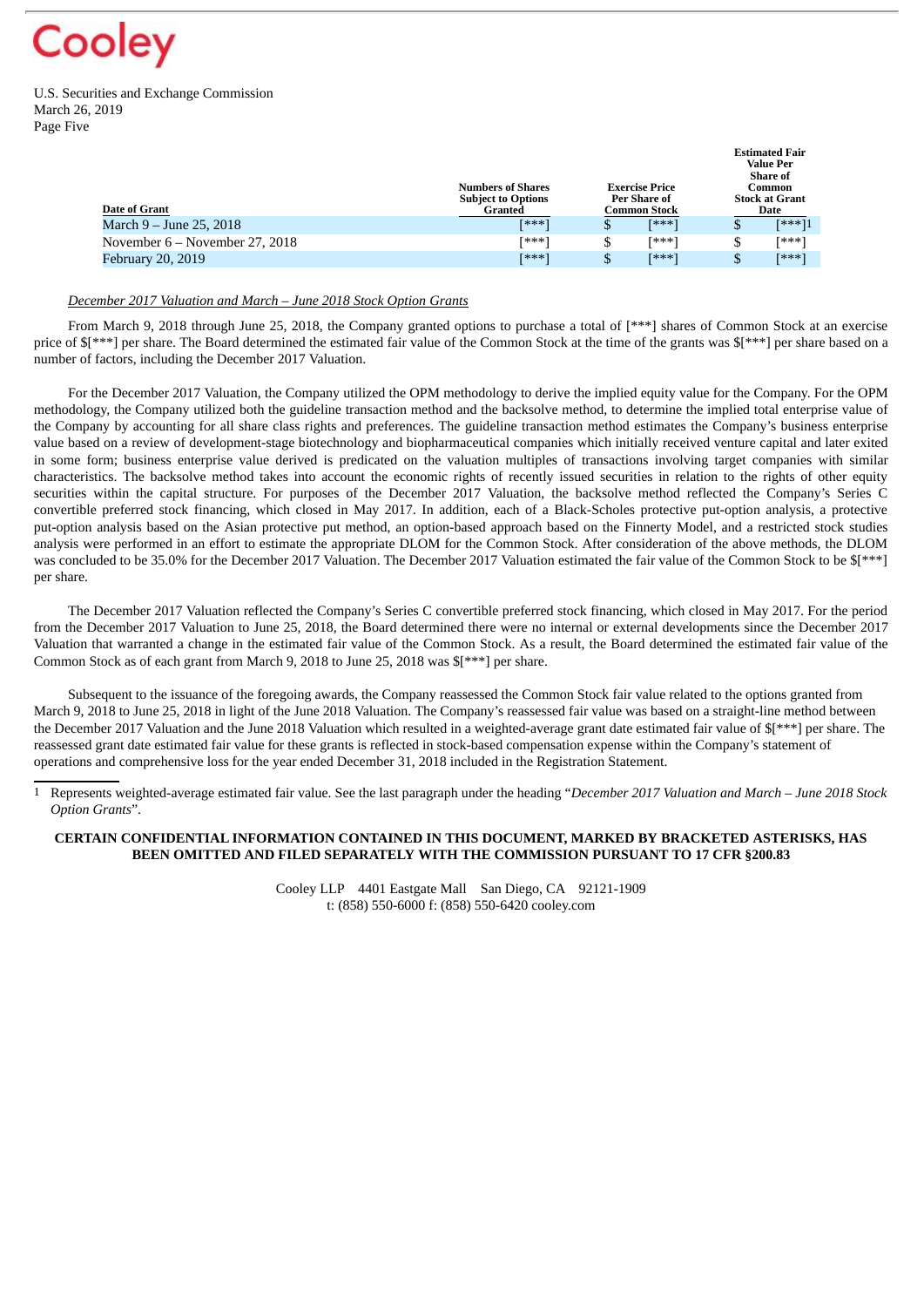U.S. Securities and Exchange Commission March 26, 2019 Page Six

### *June 2018 Valuation and November 2018 Stock Option Grants*

From November 6, 2018 through November 27, 2018, the Company granted options to purchase a total of [\*\*\*] shares of Common Stock at an exercise price of  $\{f^{***}\}$  per share. The Board determined the estimated fair value of the Common Stock at the time of the grants was  $\{f^{***}\}$  per share based on a number of factors, including the June 2018 Valuation.

For the June 2018 Valuation, the Company utilized the OPM methodology to derive the implied equity value for the Company. For the OPM methodology, the market approach, utilizing the backsolve method, was used to determine the implied total enterprise value of the Company by accounting for all share class rights and preferences. The backsolve method takes into account the economic rights of recently issued securities in relation to the rights of other equity securities within the capital structure. For purposes of the June 2018 Valuation, the backsolve method reflected the Company's receipt of proposed terms from [\*\*\*] and other investors to purchase \$80.0 million in shares of the Company's Series D convertible preferred stock at \$[\*\*\*] per share (the "*Proposed Series D Terms*"). In addition, each of a Black-Scholes protective put-option analysis, a protective put-option analysis based on the Asian protective put method, an option-based approach based on the Finnerty Model, and a restricted stock studies analysis were performed in an effort to estimate the appropriate DLOM for the Common Stock. After consideration of the above methods, the DLOM was concluded to be 33.0% for the June 2018 Valuation. The June 2018 Valuation estimated the fair value of the Common Stock to be  $\frac{1}{8}$ [\*\*\*] per share.

The June 2018 Valuation reflected the Proposed Series D Terms. For the period from the June 2018 Valuation to November 27, 2018, the Board determined there were no internal or external developments since the June 2018 Valuation that warranted a change in the estimated fair value of the Common Stock. As a result, the Board determined the estimated fair value of the stock as of each grant from November 6, 2018 to November 27, 2018 was \$[\*\*\*] per share.

### *November 2018 Valuation and February 2019 Stock Option Grant*

On February 20, 2019, the Company granted options to purchase a total of [\*\*\*] shares of Common Stock at an exercise price of  $\{$ [\*\*\*] per share. The Board determined the estimated fair value of the Common Stock at the time of the grant was  $\mathbb{S}$ [\*\*\*] per share based on a number of factors, including the November 2018 Valuation.

For the November 2018 Valuation, the Company estimated the fair value of the Common Stock by using the Hybrid Method, with the OPM (stay private scenario) being weighted at 50% and the PWERM (IPO scenario) being weighted at 50%.

For the OPM methodology, the market approach was used to determine the implied total enterprise value of the Company by accounting for all share class rights and preferences. For purposes of the November 2018 Valuation, the OPM methodology reflected the Company's Series D convertible preferred stock financing, which closed in October 2018.

For the PWERM methodology, the future equity value at an expected IPO date was allocated to the outstanding shares of convertible preferred stock, Common Stock and options to purchase Common Stock, based on the rights and preferences of each class of equity. The Company deemed it appropriate to include a 50% weighting for the PWERM methodology because at the time of the valuation the Company had just completed its IPO organizational meeting on November 26, 2018, whereby it was discussed that the Company expected to consummate its IPO between [\*\*\*] and [\*\*\*], 2019, which gave the Company some visibility into the probability and timing of potential future outcomes. However, mere intent to file a registration statement and exit via an IPO does not necessarily mean that the Company would be successful in doing so. Unexpected systemic events like the biopharmaceutical IPO market cooling, poor trading performance of recent comparable IPOs, a decline in the valuations of comparable companies,

## **CERTAIN CONFIDENTIAL INFORMATION CONTAINED IN THIS DOCUMENT, MARKED BY BRACKETED ASTERISKS, HAS BEEN OMITTED AND FILED SEPARATELY WITH THE COMMISSION PURSUANT TO 17 CFR §200.83**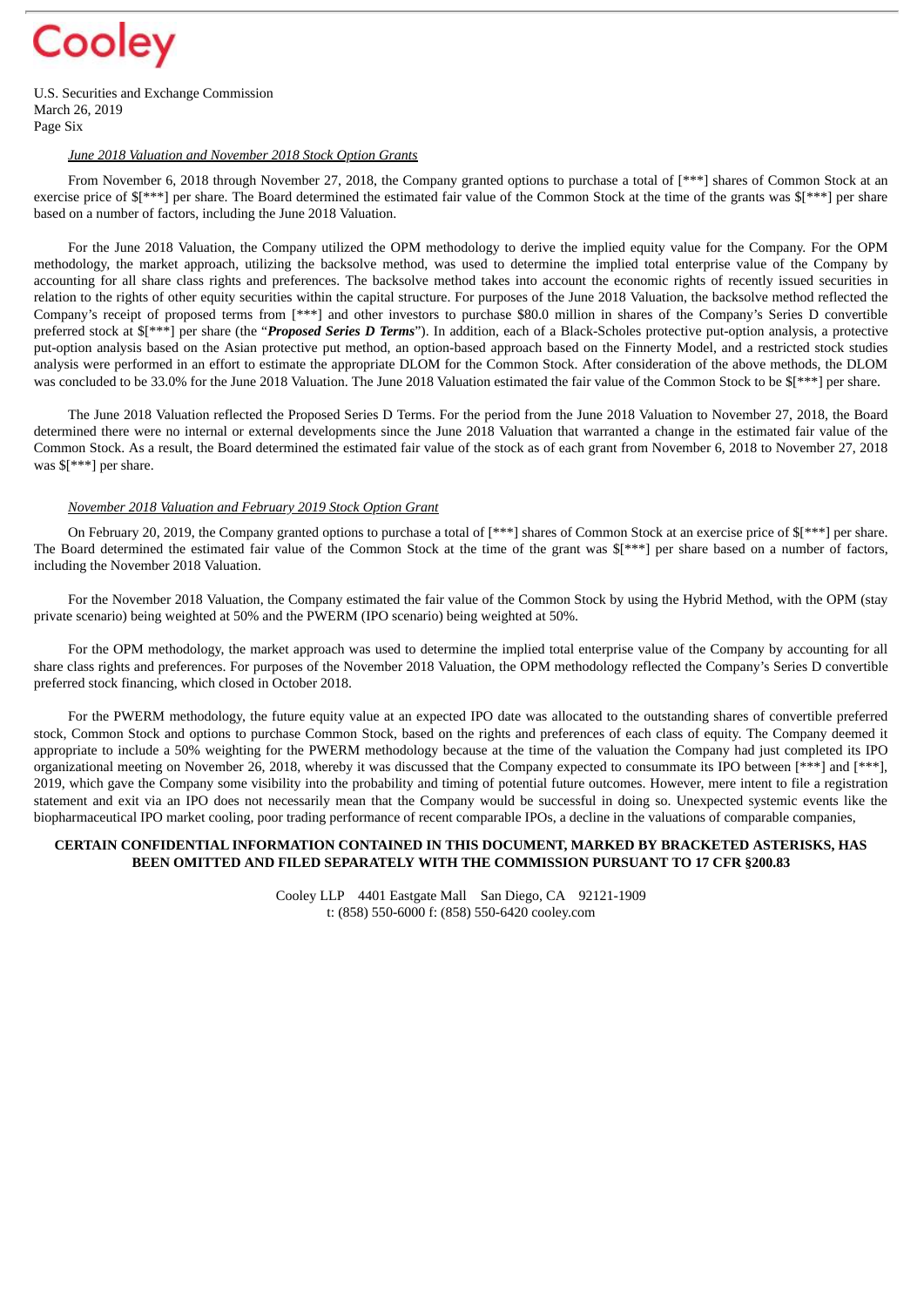

U.S. Securities and Exchange Commission March 26, 2019 Page Seven

fatigue from institutional investors, geopolitical risk (including potential delays caused by a U.S. government shutdown), or other Company specific events like an unfavorable data readout for repotrectinib (TPX-0005) prior to the IPO, a setback in the field of small molecule, targeted oncology therapies at the Company or other companies in the field or other development setbacks could materially impact the viability and timing of the Company's IPO or the Company's aspirations to continue pursuing one. Furthermore, the Representatives had not yet provided pricing indications. Accordingly, based on the foregoing and certain other discussions with the Company's management, the PWERM methodology was weighted at 50%, and captured the value created in an expected/potential IPO scenario, while the non-IPO (stay private) scenario is captured in the OPM methodology (weighted at 50%). Incorporated into the November 2018 Valuation was the Company's Series D convertible preferred stock financing, which was completed in October 2018.

In addition, each of a Black-Scholes protective put-option analysis, a protective put-option analysis based on the Asian protective put method, an option-based approach based on the Finnerty Model, and a restricted stock studies analysis were performed in an effort to estimate the appropriate DLOM for the Common Stock. After consideration of the above methods, the DLOM was concluded to be 33.0% for the stay private scenario and 10.0% for the IPO scenario. The November 2018 Valuation estimated the estimated fair value of the Common Stock to be \$[\*\*\*] per share.

Explanation of Difference Between the Estimated Fair Value of Common Stock Using the November 2018 Valuation and the Midpoint of the *Preliminary Price Range*

The Company believes that the difference in value reflected between the estimated fair value of its Common Stock using the November 2018 Valuation and the Preliminary Price Range is the result of the following key factors, among others:

- The Company made additional progress in, and received favorable additional clinical data from, its ongoing Phase 1/2 clinical trial for its lead drug candidate, repotrectinib;
- The Company made additional progress in its planned IPO, including holding testing the waters meetings with potential investors in reliance on Section 5(d) of the Securities Act of 1933, as amended (the "*Act*") and the filing of the Registration Statement with the Commission on March 21, 2019.
- The Preliminary Price Range assumes a successful IPO in the near term with no weighting attributed to any other outcome for the Company's business, such as remaining a privately-held company, being sold in a sale transaction or a liquidation of its assets in a dissolution scenario.
- The Preliminary Price Range represents a future price for the shares of Common Stock that, if issued in the Company's IPO, would be immediately freely tradable in a public market, whereas the estimated fair value of the Common Stock based on the November 2018 Valuation represents an estimate of the fair value of the shares that were then illiquid, might never become liquid, might be for shares that are never publicly traded and, even if an IPO were to be successfully completed, would remain illiquid at least until the expiration of the 180-day lockup period following the IPO. Additionally, the Preliminary Price Range reflects that, upon a successful IPO, the shares of the Company's convertible preferred stock will convert into Common Stock and will no longer have the liquidation preferences and preferential rights attributable to the convertible preferred stock as compared to the Common Stock prior to the IPO.

## **CERTAIN CONFIDENTIAL INFORMATION CONTAINED IN THIS DOCUMENT, MARKED BY BRACKETED ASTERISKS, HAS BEEN OMITTED AND FILED SEPARATELY WITH THE COMMISSION PURSUANT TO 17 CFR §200.83**